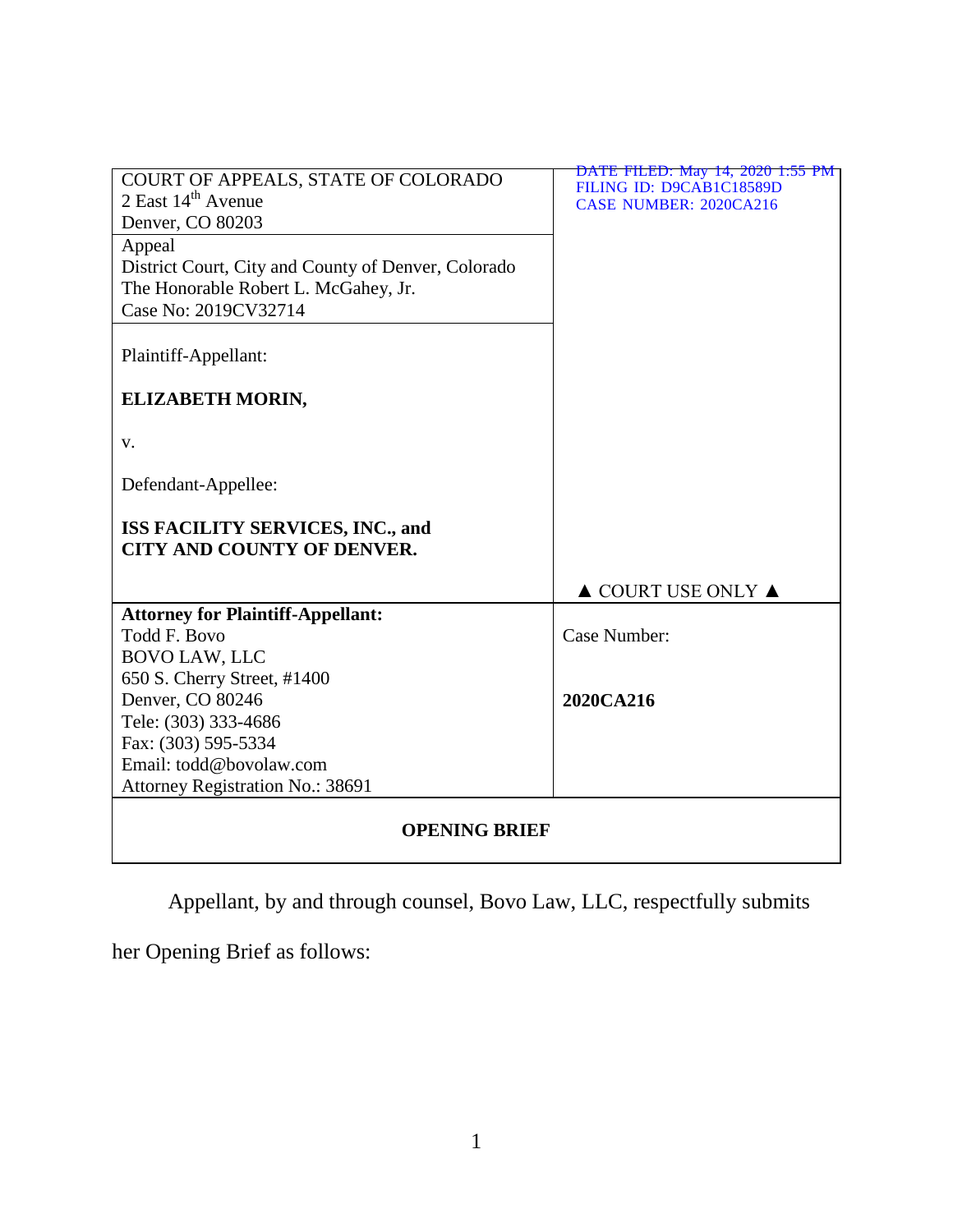## **CERTIFICATE OF COMPLIANCE**

I hereby certify that this brief complies with all requirements of C.A.R. 28 or C.A.R. 28.1, and C.A.R. 32, including all formatting requirements set forth in these rules. Specifically, the undersigned certifies that:

# **A. The brief complies with the applicable word limits set forth in C.A.R. 28(g) or C.A.R. 28.1(g).**

 $\boxtimes$  It contains 2747 words (principal brief does not exceed 9,500 words; reply brief does not exceed 5,700 words.

## **B. The brief complies with the standard of review requirements set forth in C.A.R. 28(a)(7)(A) and/or C.A.R. 28(b).**

 **For each issue raised by the appellant**, the brief contains under a separate heading before the discussion of the issue, a concise statement: (1) of the applicable standard of appellate review with citation to authority; and (2) whether the issue was preserved, and, if preserved, the precise location in the record where the issue was raised and where the court ruled, not to an entire document.

**In response to each issue raised, the appellee** must provide under a separate heading before the discussion of the issue, a statement indicating whether appellee agrees with appellant's statements concerning the standard of review and preservation for appeal and, if not, why not.

**I acknowledge that my brief may be stricken if it fails to comply with any of the requirements of C.A.R. 28 or 28.1, and C.A.R. 32.**

Signature of attorney or party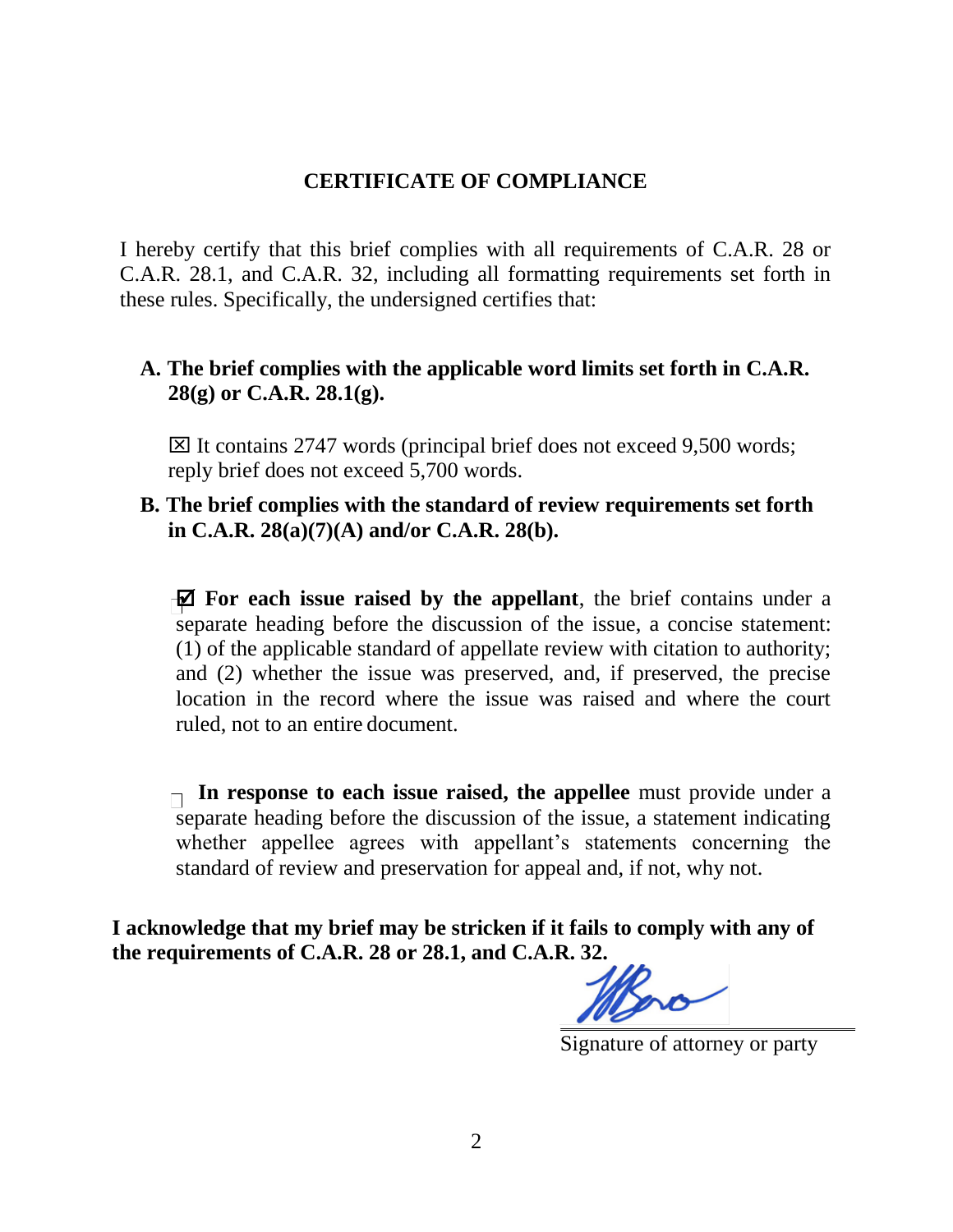# **TABLE OF CONTENTS**

| Page |
|------|
|      |
|      |
|      |
|      |
|      |
|      |
|      |
|      |
|      |
|      |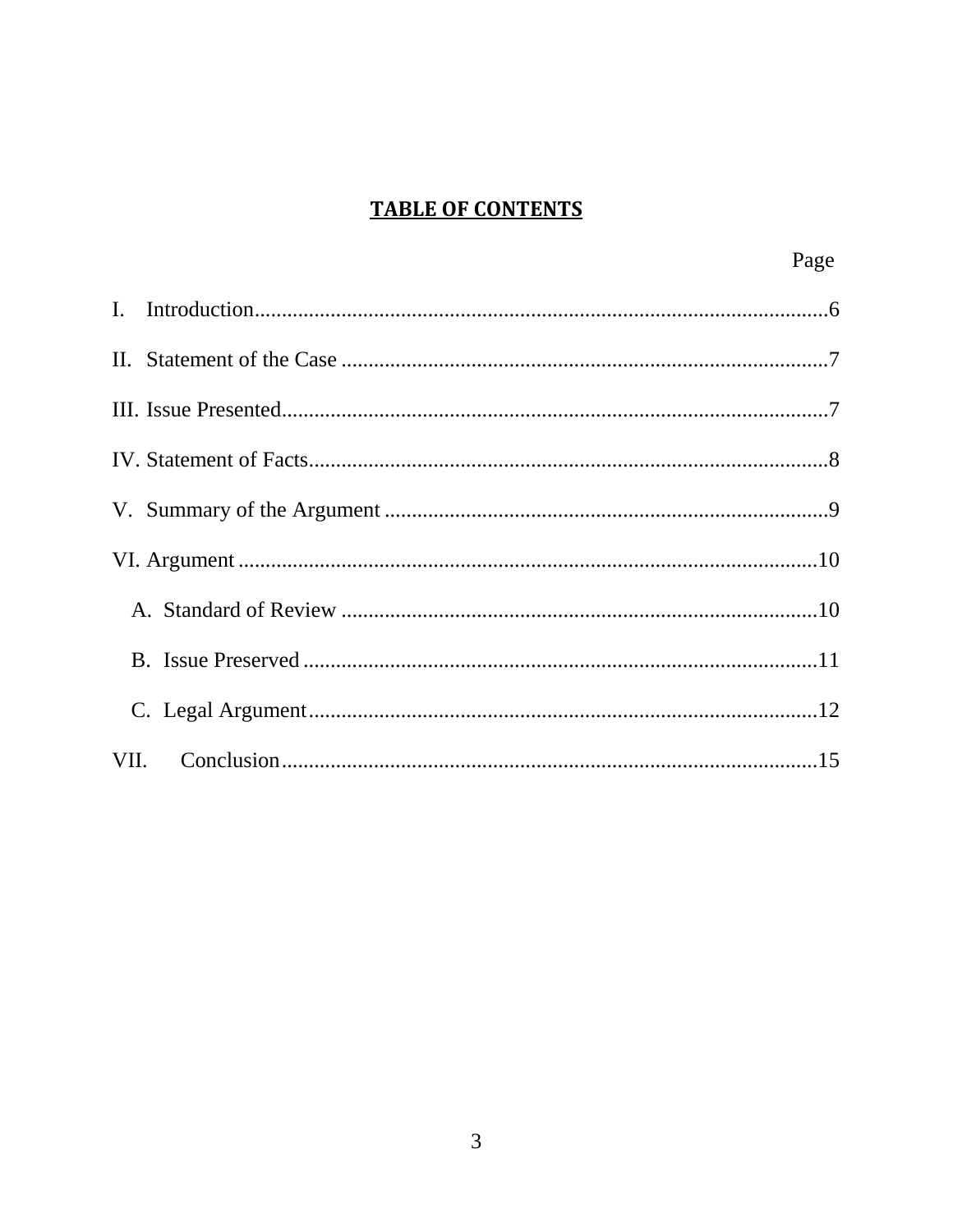# **TABLE OF AUTHORITIES**

# **Cases**

| Antonopoulus v. Town of Telluride, 532 P.2d 346 (Colo. 1975)15                   |
|----------------------------------------------------------------------------------|
|                                                                                  |
| City & Cnty. of Broomfield v. Farmers Reservoir & Irrigation Co., 239 P.3d 1270, |
|                                                                                  |
|                                                                                  |
|                                                                                  |
| Matthews V. City & County of Denver, 20 P.3d 1227 (Colo. App. 2000)  9, 13, 14   |
| SMLL, L.L.C. v. Peak Nat'l Bank, 111 P.3d 563, 564 (Colo. App. 2005)10           |
| Williams v. Crop. Prod. Servs. Inc., 361 P.3d 1075, 1077-78 (Colo. App. 2015)12  |
| Winkler v. Rocky Mountain Conference of United Methodist Church, 923 P.2d        |
|                                                                                  |
| <b>Statutes</b>                                                                  |
|                                                                                  |
|                                                                                  |

C.R.S. § 13-4-102(1)..................................................................................................7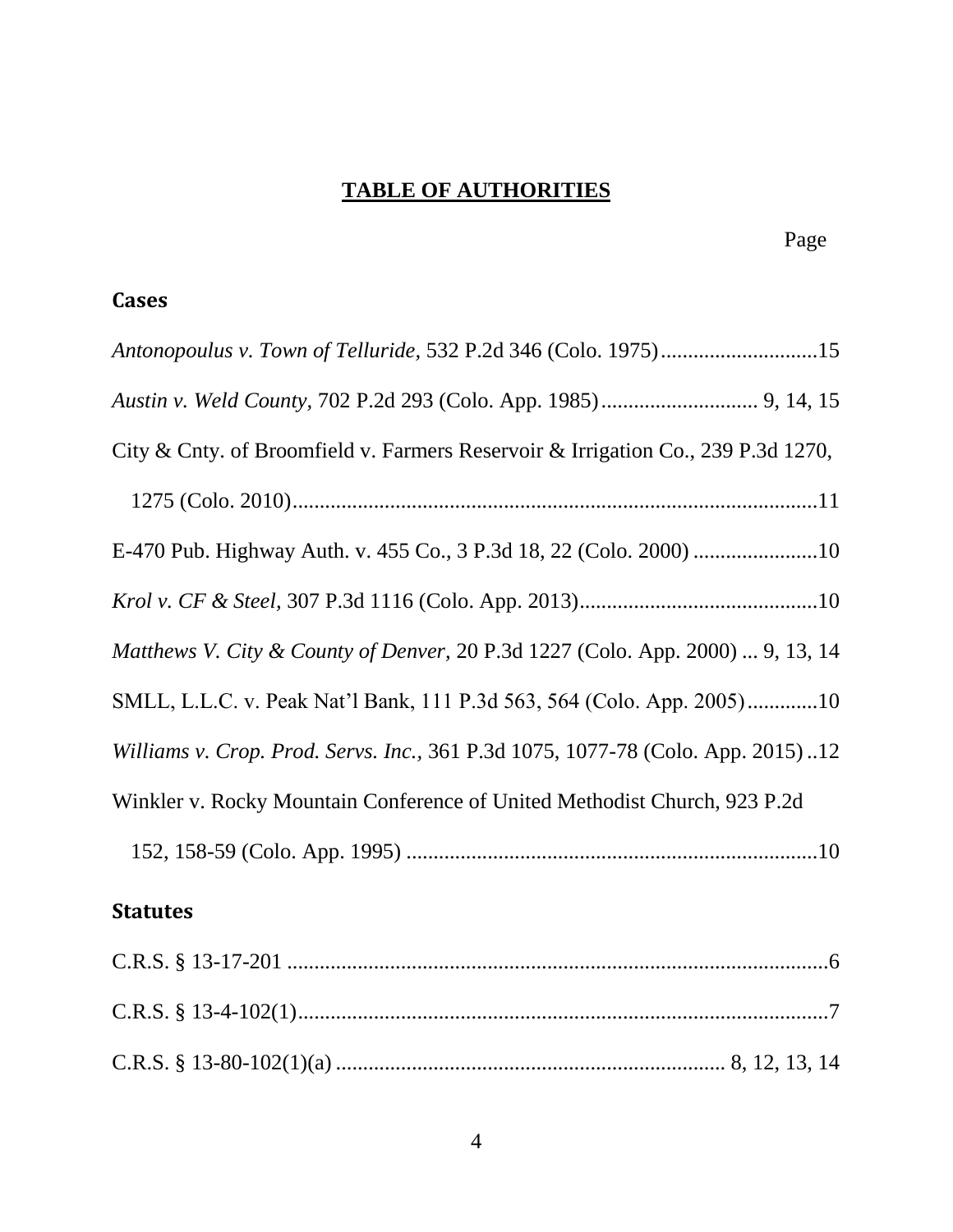# **Rules of Civil Procedure**

|--|--|--|--|--|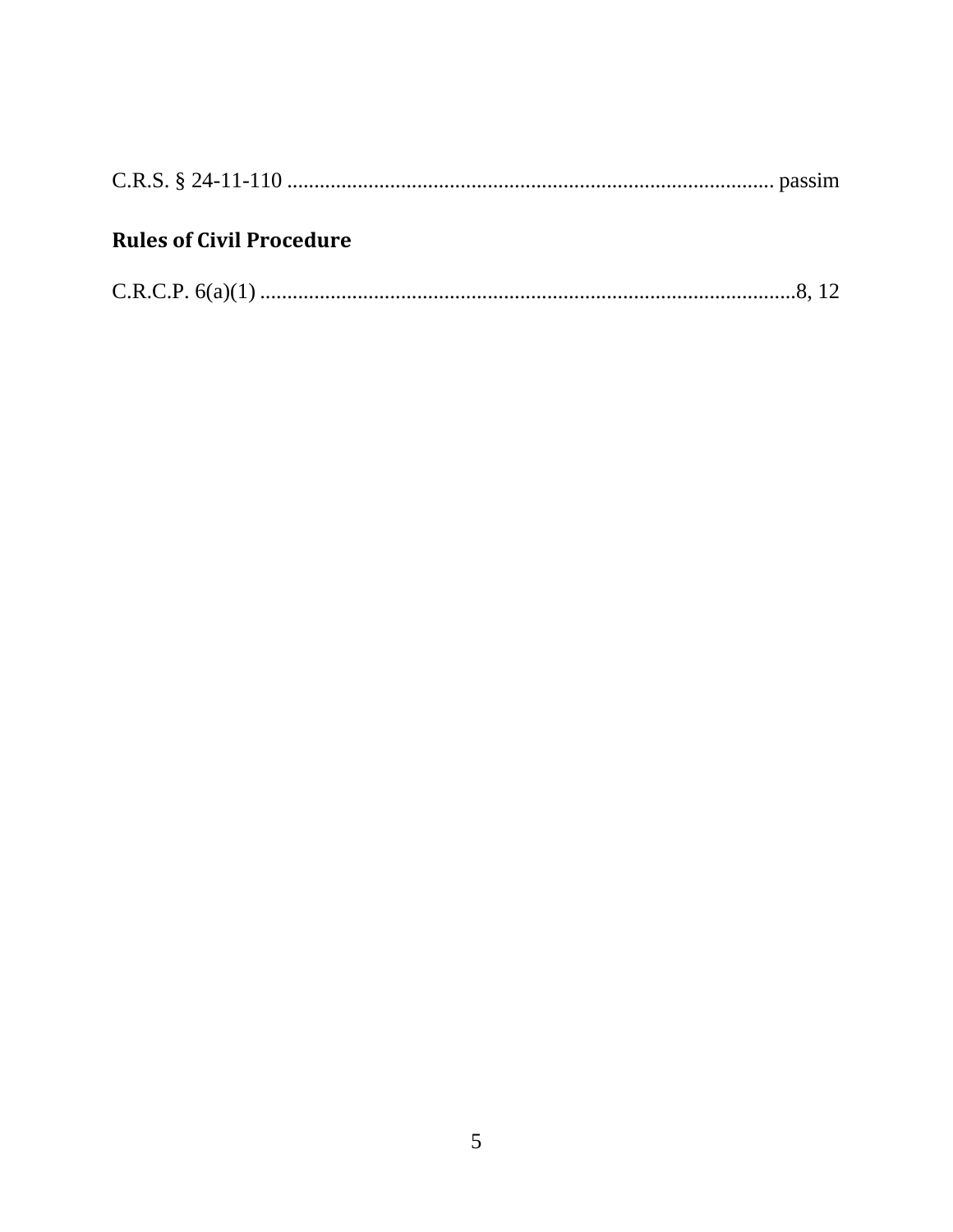#### **I. Introduction**

The underlying case is a personal injury action that arose out of an incident when Appellant Elizabeth Morin, while walking on the west side of level five of the Denver International Airport, fell on an unmarked water hazard, left by the Appellees, and suffered injuries. Appellant asserted claims against the Appellees for; premises liability, negligence, negligent hiring, and negligent supervision.

The last day of the Appellant's statute of limitations fell on a Saturday, July 13, 2019. Appellant filed her Complaint , [CF, p. 1-8], on the first full business day after July 13, 2019, which was Monday, July 15, 2019. The Appellees' filed a motion to dismiss, [CF, p. 26-34], for failure to file within the statute of limitations. The District Court, in noting that the circumstances here present an extremely close call, [CF, p.84], granted Appellees' motion to dismiss. Further, the District Court found that Appellant did not lack substantial justification in choosing to maintain the lawsuit, rather than voluntarily dismissing it, awarded attorney fees and costs in its final order, as mandated pursuant to C.R.S. § 13-17- 201.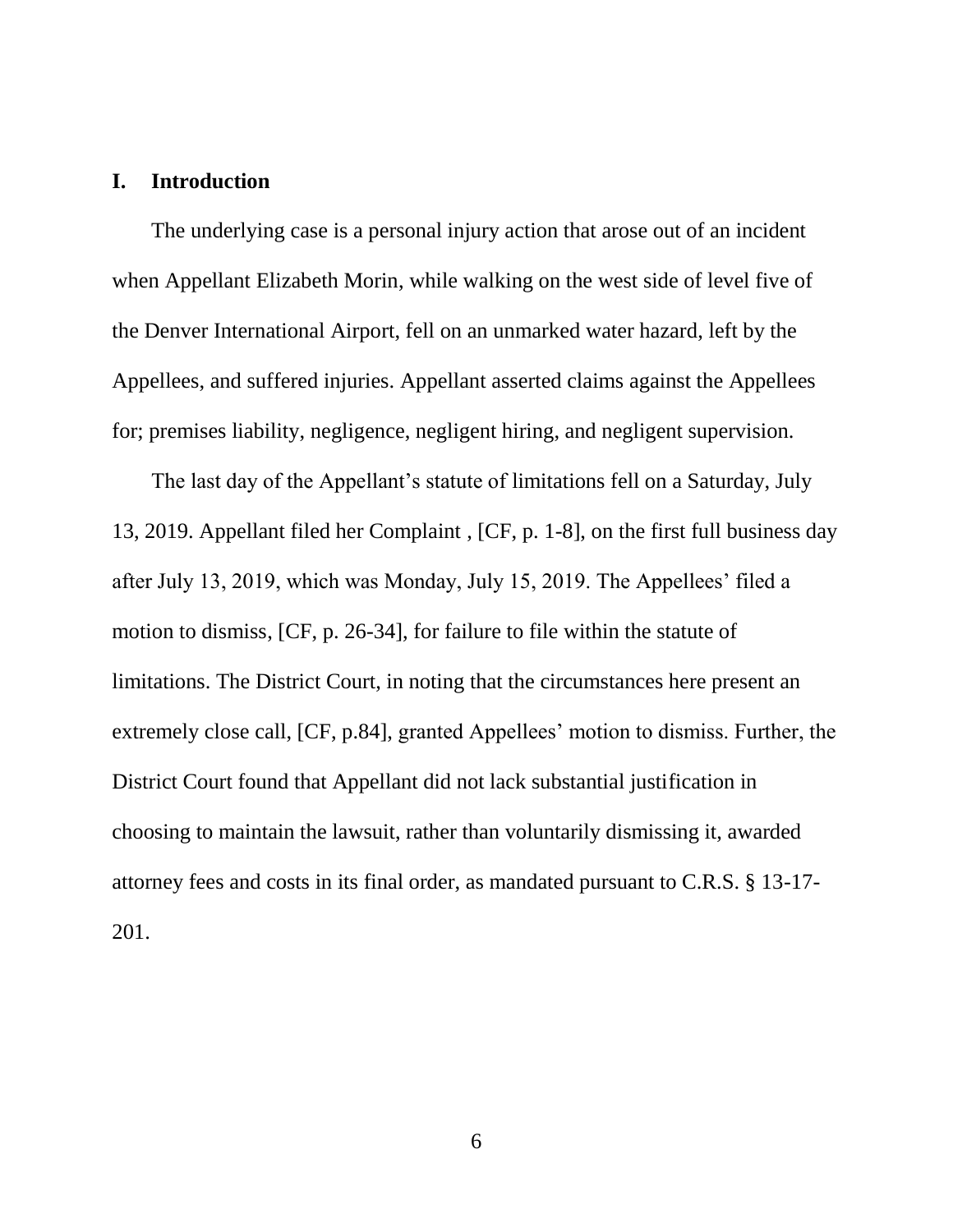### **II. Statement of the Case**

This appeal stems from the dismissal of Appellant's claims and the awarding of attorney fees for allegedly failing to file the complaint within the statute of limitations. The judgment appealed is the Final Order granting Defendants' Motion for Attorney Fees and Bill of Costs, on December 20, 2019, [CF, p. 79-82 ], for the Order granting Defendants' Motion to Dismiss Plaintiff's Complaint Pursuant to Colo. R. Civ. P. 12(B)(5) and Request for Oral Argument, on October 29, 2019, [CF, p. 83-85], by the Honorable Judge Robert L. McGahey, Jr., Denver District Judge. The final orders are issued by a Colorado District Court and subject to appellate court's jurisdiction pursuant to C.R.S. § 13-4-102(1).

#### **III. Issue Presented**

The issue presented to the Court is whether a complaint, whose claims' statute of limitations end on a Saturday, may be filed on the first full business day after a court is closed on the Saturday, and still be within the statute of limitations, as intended pursuant to C.R.S. § 24-11-110.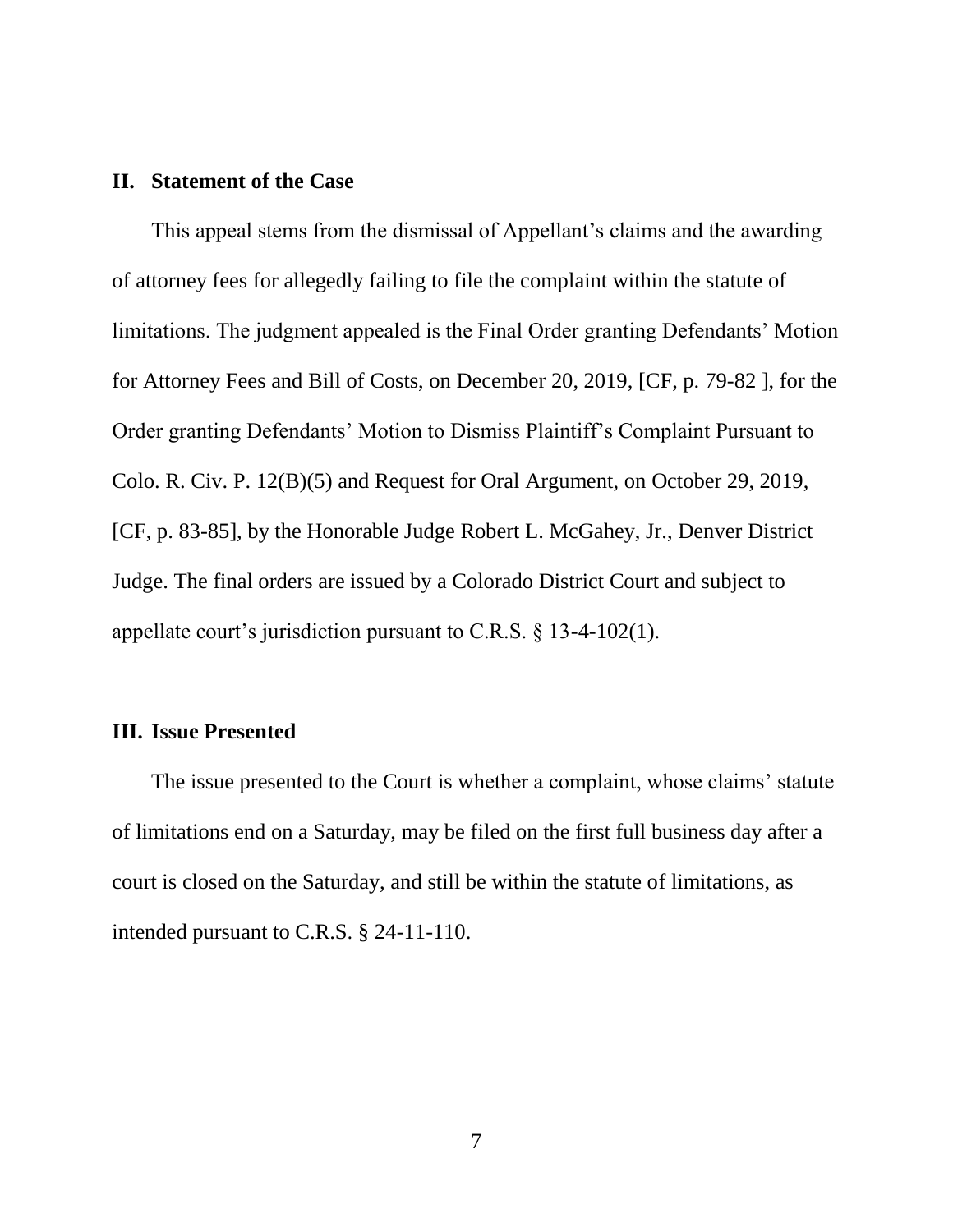#### **IV. Statement of Facts**

The date of the incident in the subject matter is July 13, 2017, and the statute of limitations that applies in this matter is two years from the date of the incident. C.R.S. § 13-80-102(1)(a). The Plaintiff had agreed that the anniversary date time computation method controls for calculating a period of years versus the day time computation as defined in C.R.C.P. 6(a)(1), thus making July 13, 2019 the statute of limitations. [CF, p. 42].

July 13, 2019 was a Saturday and the District Court was closed. The Plaintiff filed her Complaint on July 15, 2019. [CF, p. 1].

The Defendants filed their Motion to Dismiss on August 23, 2019, [CF, p. 26- 34], stating the Plaintiff is barred by the applicable statute of limitations as the Complaint was not filed "within" the two years of the incident, which implied the Complaint should have been filed no later than July 13, 2019, regardless of the fact that the date was a Saturday and the District Court was closed. The District Court concluded that it was a close call and granted the Defendants motion based on the language in *Williams v. Crop. Prod. Servs., Inc.,* 361 P.3d 1075,1077-78 (Colo. App. 2015).

Finally, the District Court concluded that the Plaintiff did not lack substantial justification in choosing to maintain the lawsuit, rather than voluntarily dismiss it.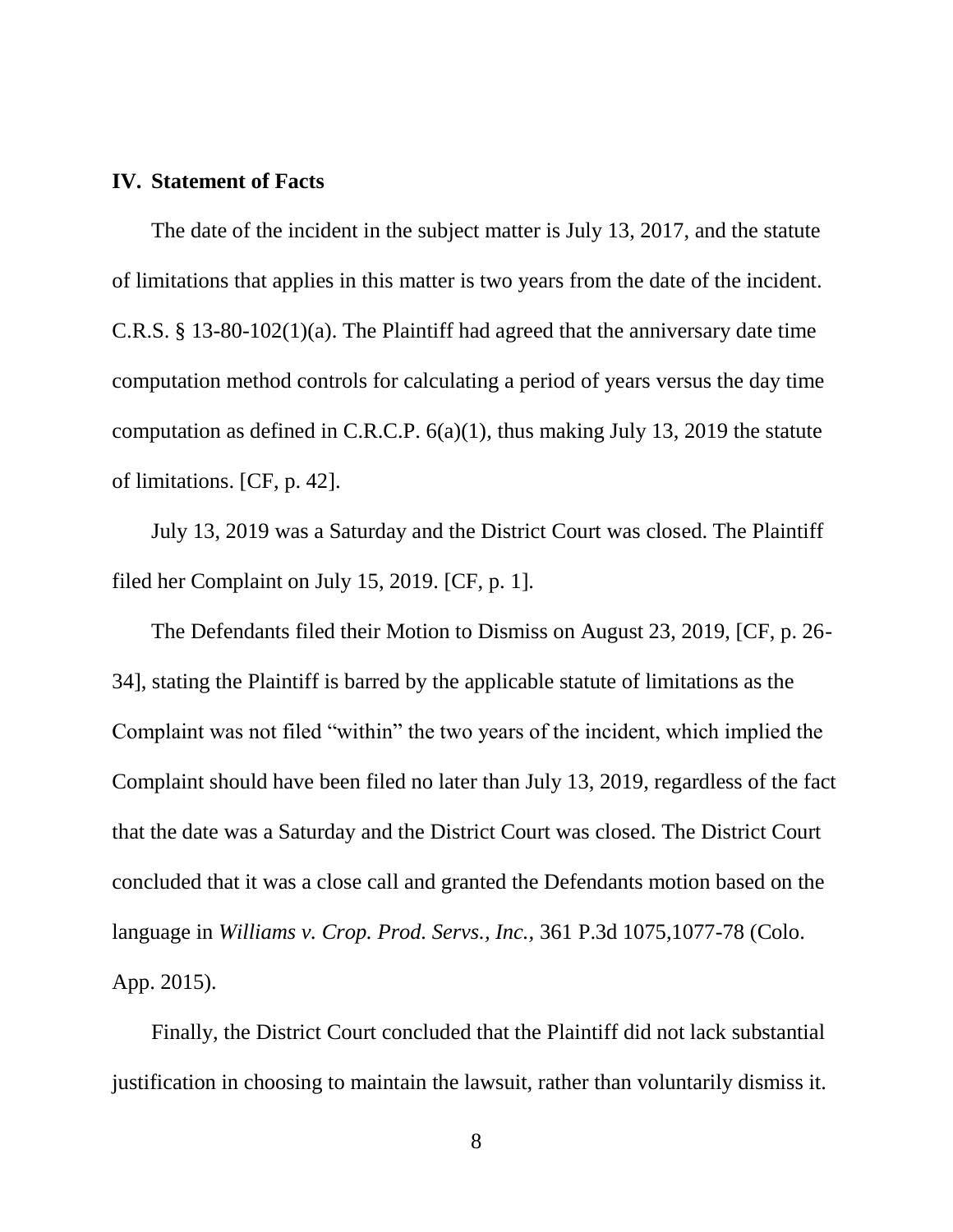Unfortunately, the District Court's hands were tied, as the award of fees is mandatory pursuant to C.R.S. § 13-17-201. [CF, p. 55]. The District Court latter granted attorney fees of \$3,801.00 and \$219.00 in costs. [CF, p. 71].

### **V. Summary of the Argument**

Pursuant to C.R.S. § 24-11-110, when the statutory limitation date falls on a legal holiday, or when the court is closed on a Saturday or Sunday, the statutory date is extended, providing a uniform method for determining when the statutory period ends. *Matthews v. City & County of Denver,* 20 P.3d 1227 (Colo. App. 2000); *Austin v. Weld County,* 702 P.2d 293 (Colo. App. 1985). Here, the statute of limitation date was Saturday, July 13, 2019. The District Court was closed on the Saturday, and the Plaintiff filed her lawsuit on the next business day, Monday, July 15, 2019. The Plaintiff did not file her Complaint past the statute of limitation, but "within" the statute of limitation, as pursuant to C.R.S. § 24-11-110 the statutory period ended on Monday, July 15, 2019. *Matthews v. City & County of Denver,* 20 P.3d 1227 (Colo. App. 2000).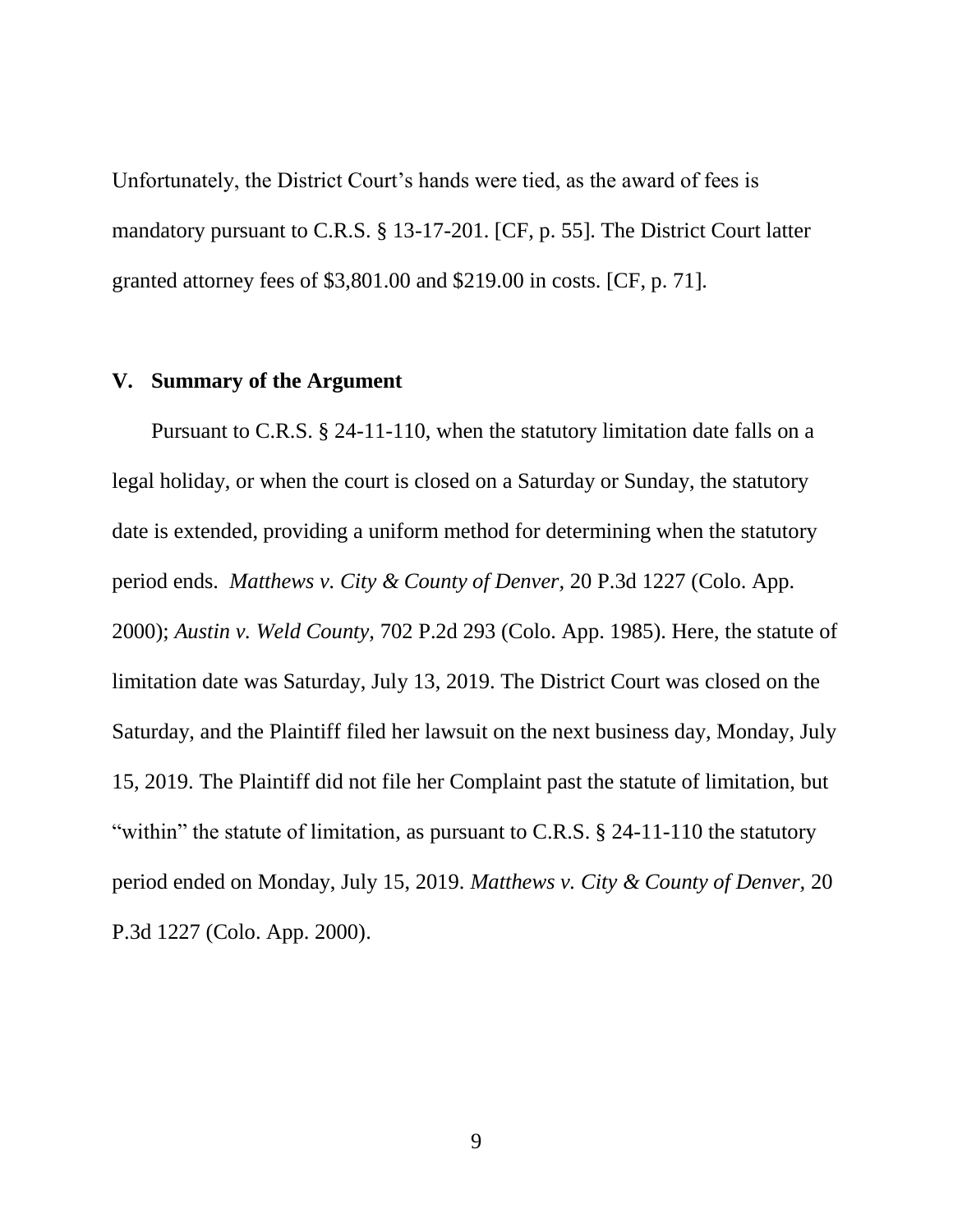### **VI. Argument**

#### **A. Standard of Review**

The standard of review for a district court's dismissal of an action based on a statute of limitations defense is *de novo*. *SMLL, L.L.C. v. Peak Nat'l Bank,* 111 P.3d 563, 564 (Colo. App. 2005). Further, the legal conclusions of the district court are reviewed *de novo*, and the factual findings are reviewed for clear error. *E-470 Pub. Highway Auth. v. 455 Co.,* 3 P.3d 18, 22 (Colo. 2000). While the date of accrual of a claim is usually a question of fact, if the undisputed facts clearly establish the date in question, the issue may be decided as a matter of law. *Winkler v. Rocky Mountain Conference of United Methodist Church,* 923 P.2d 152, 158-59 (Colo. App. 1995). Here, the facts material to the resolution of this legal issue are not in dispute, therefore the standard of review is *de novo*.

The Court will be asked to interpret a statute. The Court's primary goal is to discern and give effect to the General Assembly's intent. *Krol v. CF & Steel,* 307 P.3d 1116 (Colo. App. 2013). The Court will look first to the statutory language, giving the words and phrases used therein their plain and ordinary meanings. *Id.* The Court will read the language in the duel contexts of the statute as a whole and the comprehensive statutory scheme,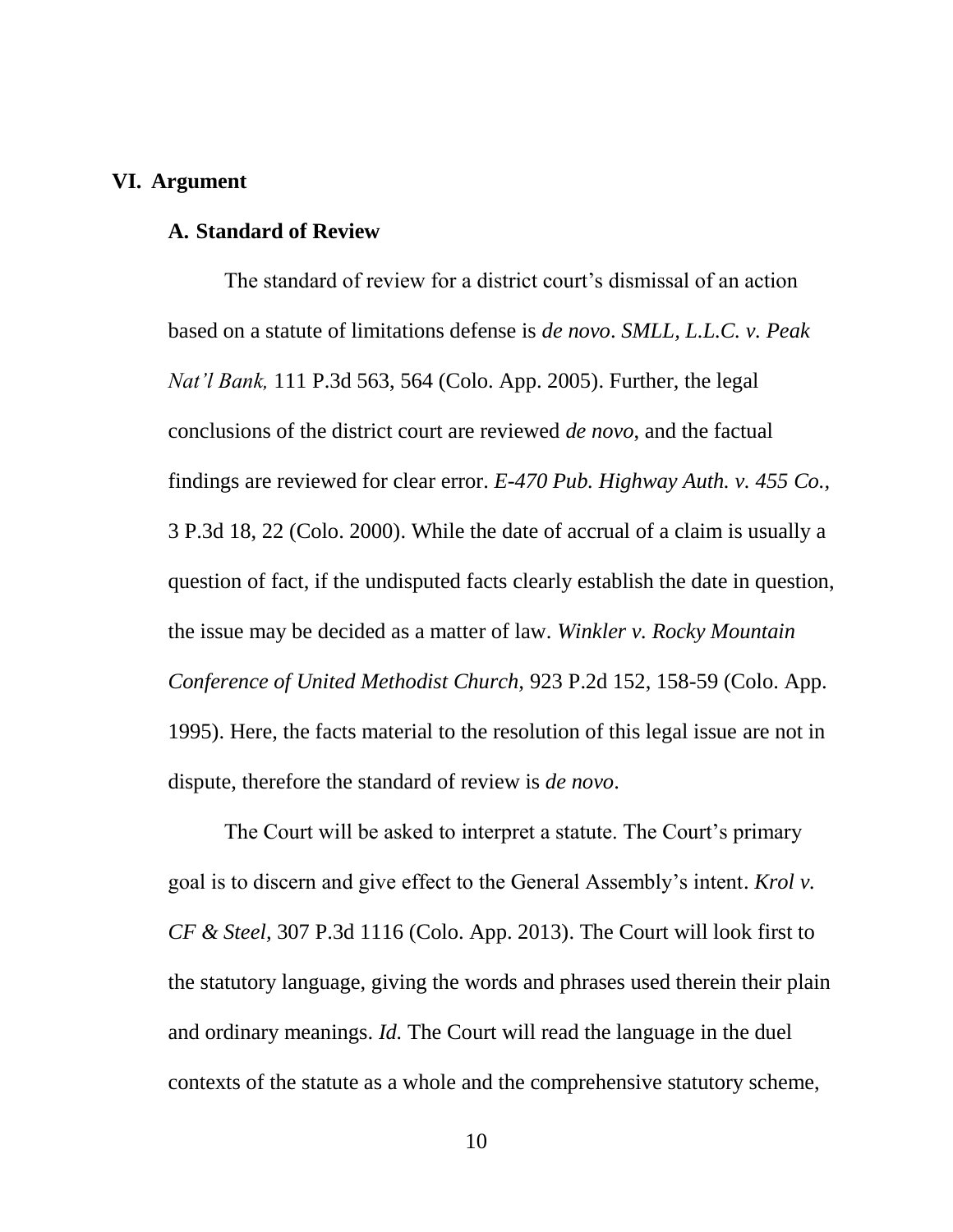giving consistent, harmonious, and sensible effect to all of the statutue's language. *Id.* After the Court has done this, if it determines that the statute is not ambiguous, it will enforce it as written and will not resort to other rules of statutory construction. *Id.*

Lastly, the Court will be asked to interpret a rule of procedure. The Court interprets a rule of procedure according to its commonly understood and accepted meaning. City & Cnty. of Broomfield v. Farmers Reservoir & Irrigation Co., 239 P.3d 1270, 1275 (Colo. 2010). Words and provisions should not be added to a rule, and the inclusion of certain terms in a rule implies the exclusion of others. *Id.*

#### **B. Issue Preserved**

The Appellant argued in her Response to Defendants' Motion to Dismiss Plaintiff's Complaint Pursuant to Colo. R. Civ. P. 12(B)(5), [CF, p. 42], that pursuant to C.R.S. § 24-11-110, Plaintiff filed her Complaint "within" the statute of limitation when she filed the Complaint on July 15, 2019. The Court determined in its Order [CF, p. 84], that the Plaintiff's statute of limitation was July 13, 2019 and awarded \$3,801.00 in attorney fees and \$219.00 in costs in its Order on December 20, 2019. [CF, p.82].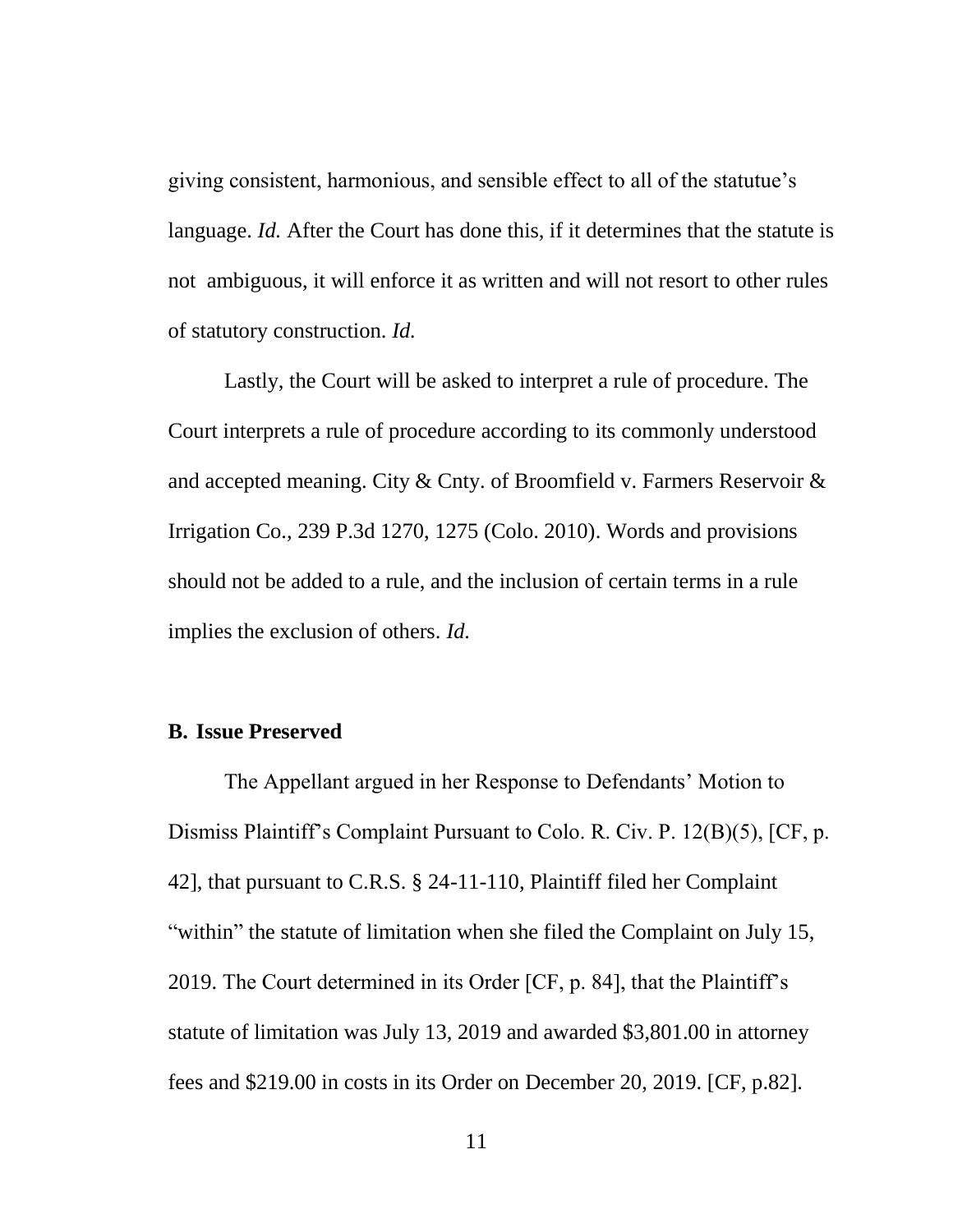#### **C. Legal Argument**

It is undisputed that Plaintiff's cause of action arose on July 13, 2017. [CF, p. 83]. Appellant agrees that tort actions, such as Plaintiff's, "must be commenced within two years after the cause of action accrues." C.R.S. § 13- 80-102(1)(a). Thus, Plaintiff's two-year anniversary of Plaintiff's cause of action arising was Saturday, July 13, 2019. [CF, p. 84]. The Plaintiff filed her complaint on Monday, July 15, 2019. *Id.*

The Appellant argues that the Complaint was filed timely on the Monday after the statute of limitation on Saturday. The District Court in its analysis argued that "the word "year" as used in Colorado statutes "means a calendar year" and […] therefore precludes a method of computation of years that would require counting days. Thus, a cause of action must be filed on or before the statutory specified anniversary date following accrual of the action." *Williams v. Crop. Prod. Servs. Inc.,* 361 P.3d 1075, 1077-78 (Colo. App. 2015). Further, the District Court opined that C.R.C.P. 6(a)(1) does not apply to computation of statutory time periods. *Id.* at 1078, 1078-79.

Appellant agrees with the District Court that C.R.C.P. 6(a)(1) does not apply and that the Complaint should be filed "within" two calendar years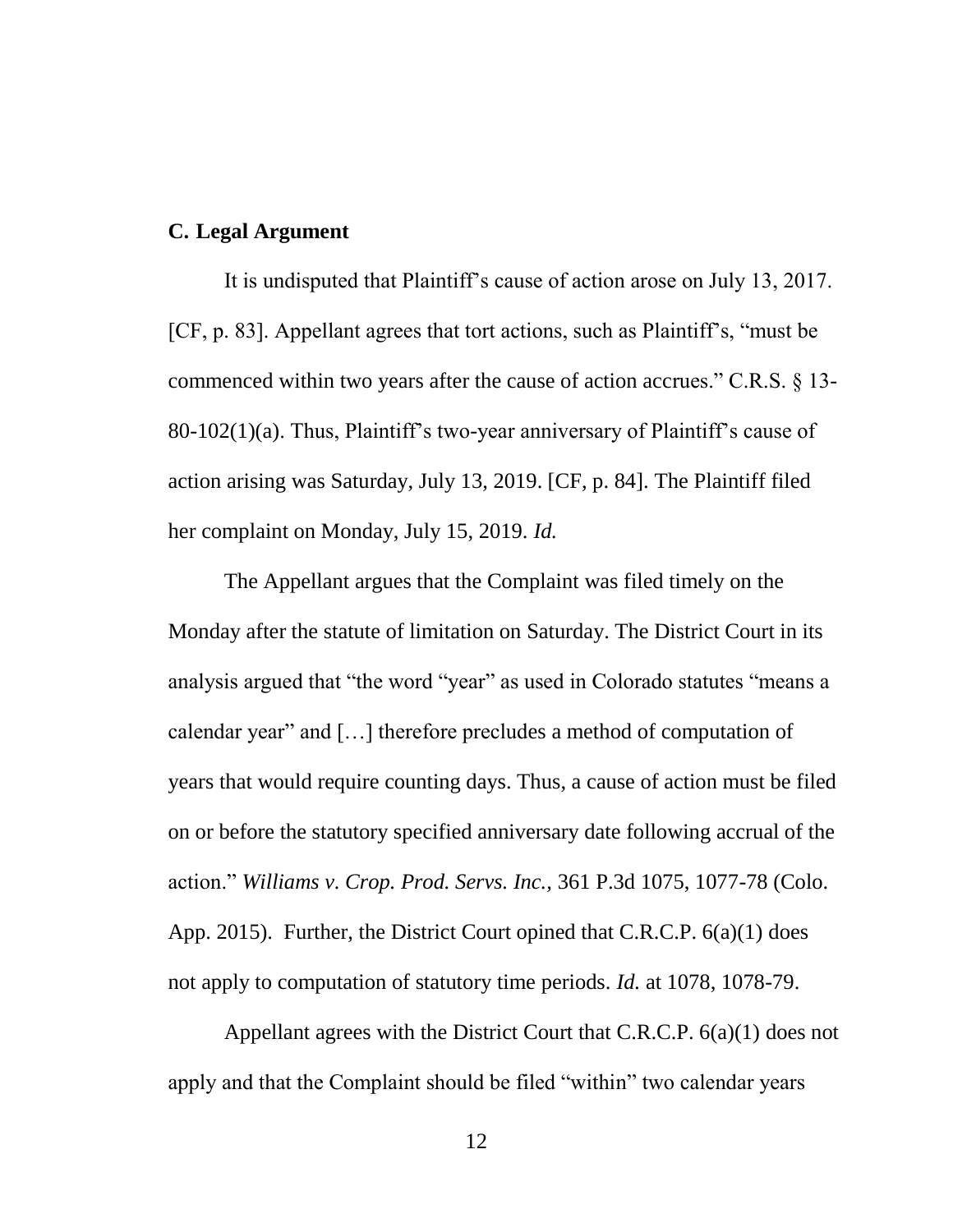after the cause of action pursuant to C.R.S.  $\S$  13-80-102(1)(a). The issue here, is that the *William's* Court did not address what happens when the statute of limitation date falls on a court holiday or date that the court is closed, i.e. Saturday. What the Appellant agrees with here, is how to calculate the statute of limitation date. The question is, is it acceptable to file a Complaint with the court on a Monday, when the statute of limitation was the preceding Saturday?

One simply needs to look at C.R.S. § 24-11-110 to find that the answer is yes, it is acceptable to file a Complaint on Monday, when the statute of limitation was the preceding Saturday when the court was closed. It provides that, "on any day when the public office concerned is closed, or on a Saturday, any document is required to be filed with any public office of the state of Colorado, its departments, agencies, or institutions, … then any such filing … shall neither be abated nor defaulted, but the same shall stand continued to the next succeeding full business day at such public office…"

In a similar case, *Matthews v. City & County of Denver,* 20 P.3d 1227 (Colo. App. 2000), the statute in question required the party to file their notice "within" 180 days. Both here and in Appellant's action, the statutory requirement is to file "within" or on or before the statutory date. The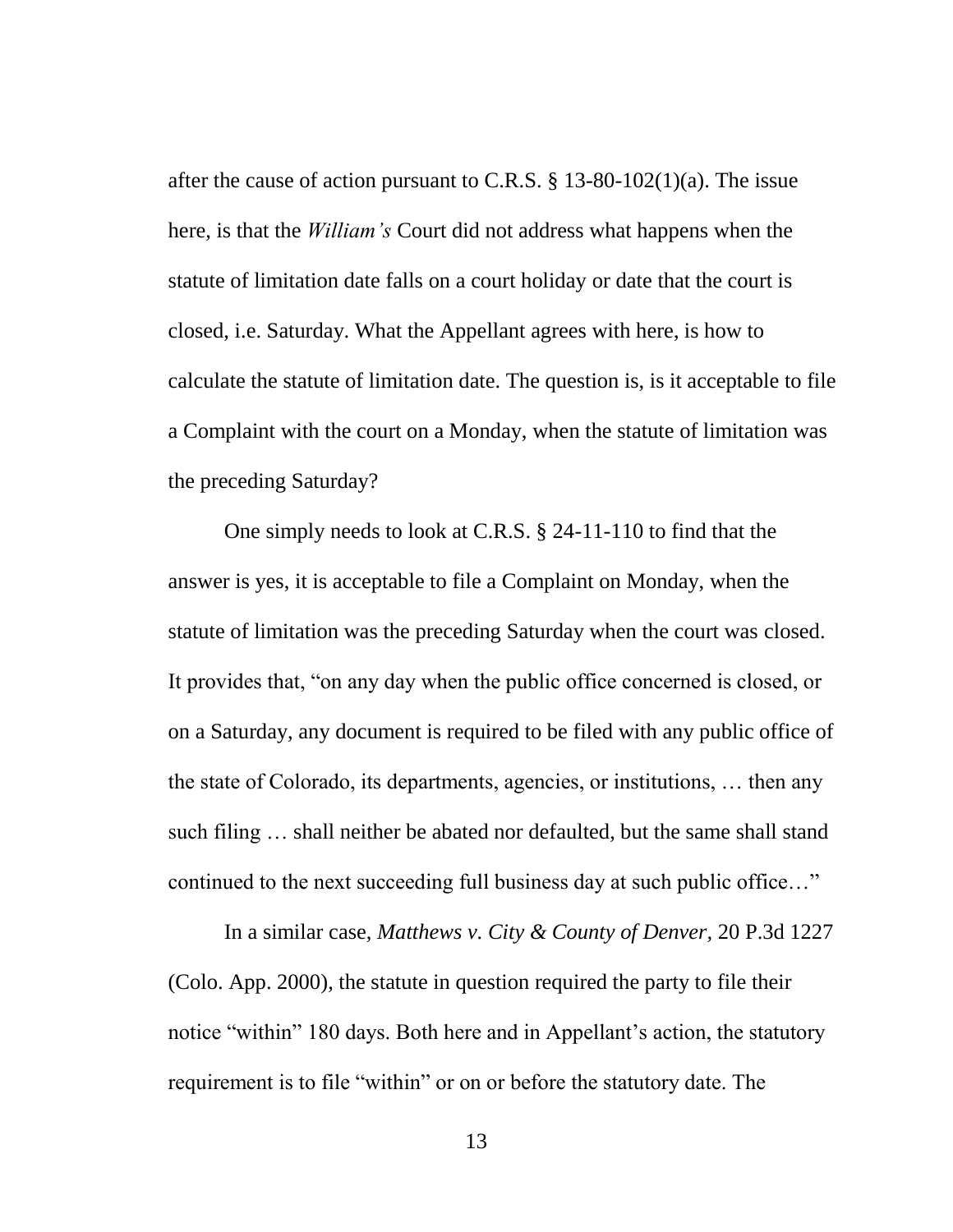*Matthew*'s Court opined, citing *Austin v. Weld County,* 702 P.2d 293 (Colo. App. 1985), when the statutory statute of limitation date was a Sunday, and the document was required to be filed "within" that date, the document filed the next day, on Monday, was timely. *Matthews,* 20 P.3d 1227 (Colo. App. 2000).

The court noted that under C.R.S. § 24-11-110 if "any" filing termination date falls on a day when the public office is closed shall be continued to the next succeeding full business day. Accordingly, because the word "any" generally means "all", the court determined that C.R.S. § 24-11- 110 was controlling. *Id.* The court further noted that there was no intent on the part of the General Assembly to shorten the statutory limit and thus create a trap for the unwary when the statute of limitation falls on a legal holiday or the office is closed. *Id.* C.R.S. § 13-80-102(1)(a) is similar in nature as it provides no method to shorten the statute of limitation, only defining it. C.R.S. § 24-11-110 does not result in a tolling, waiver, or extension of the statutory date. It merely allows the statutory date to be given effect and provide a uniform method for determining when a statutory period begins and ends. *Matthews,* 20 P.3d 1227 (Colo. App. 2000).

14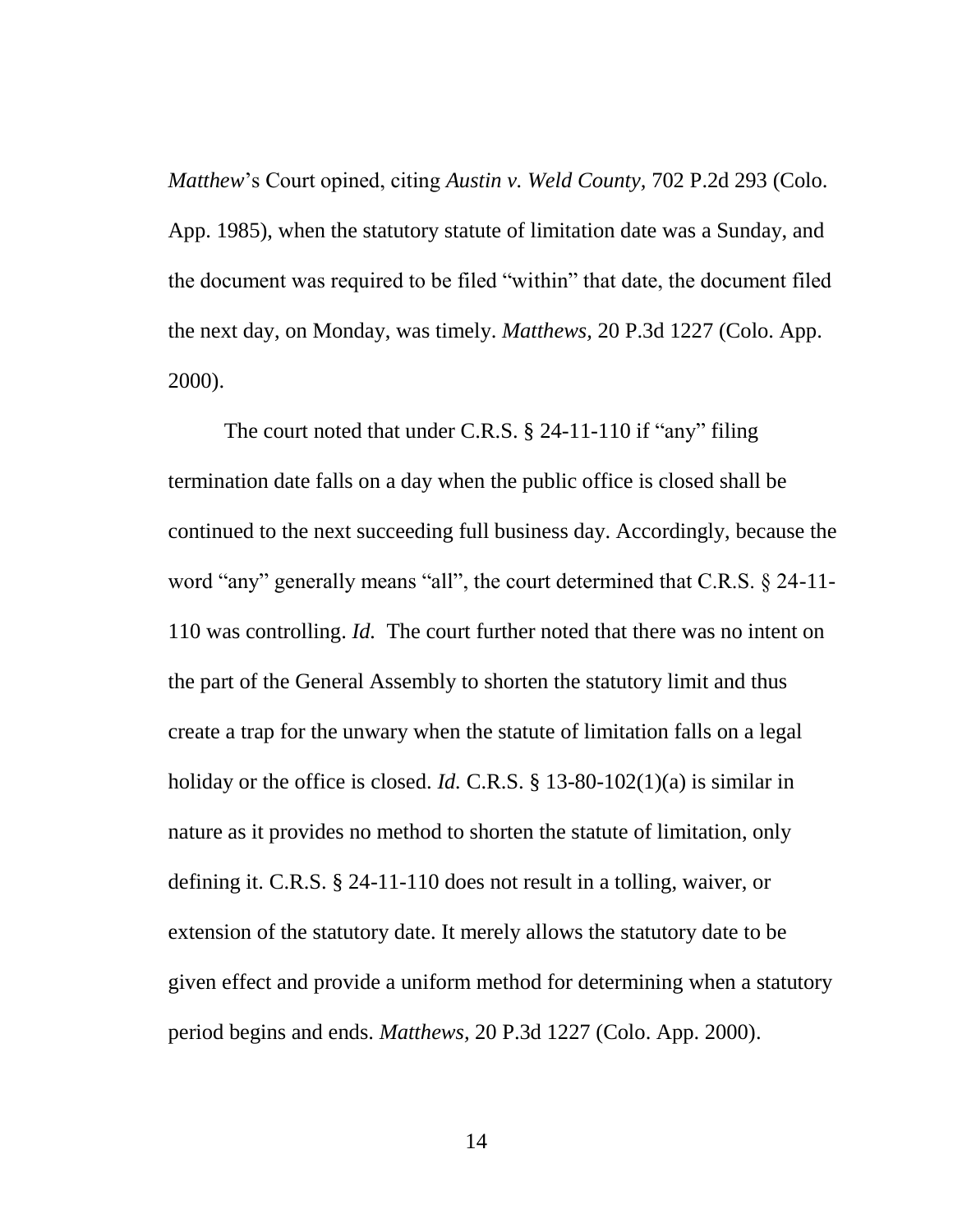To be clear, the Supreme Court in *Antonopoulus v. Town of Telluride,* 532 P.2d 346 (Colo. 1975) ruled that statutory provisions for tolling statutes of limitation were applicable to extend notice periods for items like the government immunity act, because it would be incongruous to extend the time for bringing suit and yet bar the same person for failing to file a timely notice. Implying it is ok, pursuant to a statute, such as C.R.S. § 24-11-110, to extend the time for filing a lawsuit. The court stated "such an anomaly was clearly not within the contemplation of the legislature in enacting the immunity act." Therefore, C.R.S. § 24-11-110 would allow the suit to be filed on the following Monday. *Austin v. Weld County,* 702 P.2d 293 (Colo. App. 1985).

#### **VII.Conclusion**

Plaintiff has shown that her Complaint was filed "within" the statutory limitation on Monday, July 15, 2019 pursuant to C.R.S. § 24-11-110. The District Court in its Order, [CF, p. 84], without addressing C.R.S. § 24-11-110, opined that it was a close call, but ordered that the Plaintiff did not file "within" the statute of limitation. Further, the Court ordered that Plaintiff must pay attorney fees and costs. [CF, p. 82].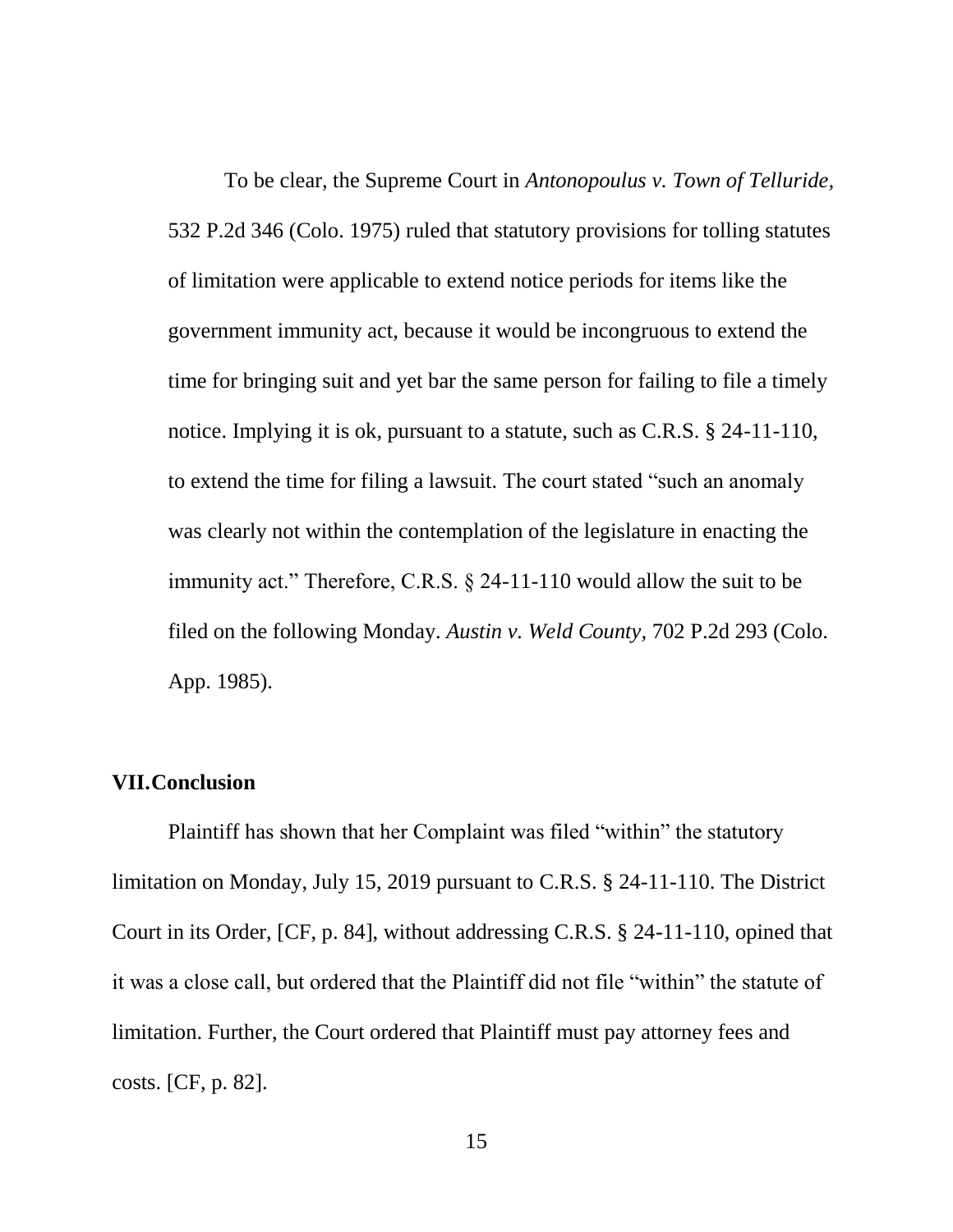The Appellant requests this Court to opine that the Plaintiff did file her Complaint "within" the statute of limitations when she filed it on Monday, July 15, 2019, and to remand to the District Court to accept the filed Complaint as timely filed, and to allow Plaintiff to continue her action. In so doing, the Appellant requests this court to reverse the District Court's order of attorney fees and costs.

DATED: May 14, 2020.

 Respectfully Submitted, BOVO LAW, LLC

 $\frac{1}{100}$ 

 Todd F. Bovo, #38691 Attorney for Appellant